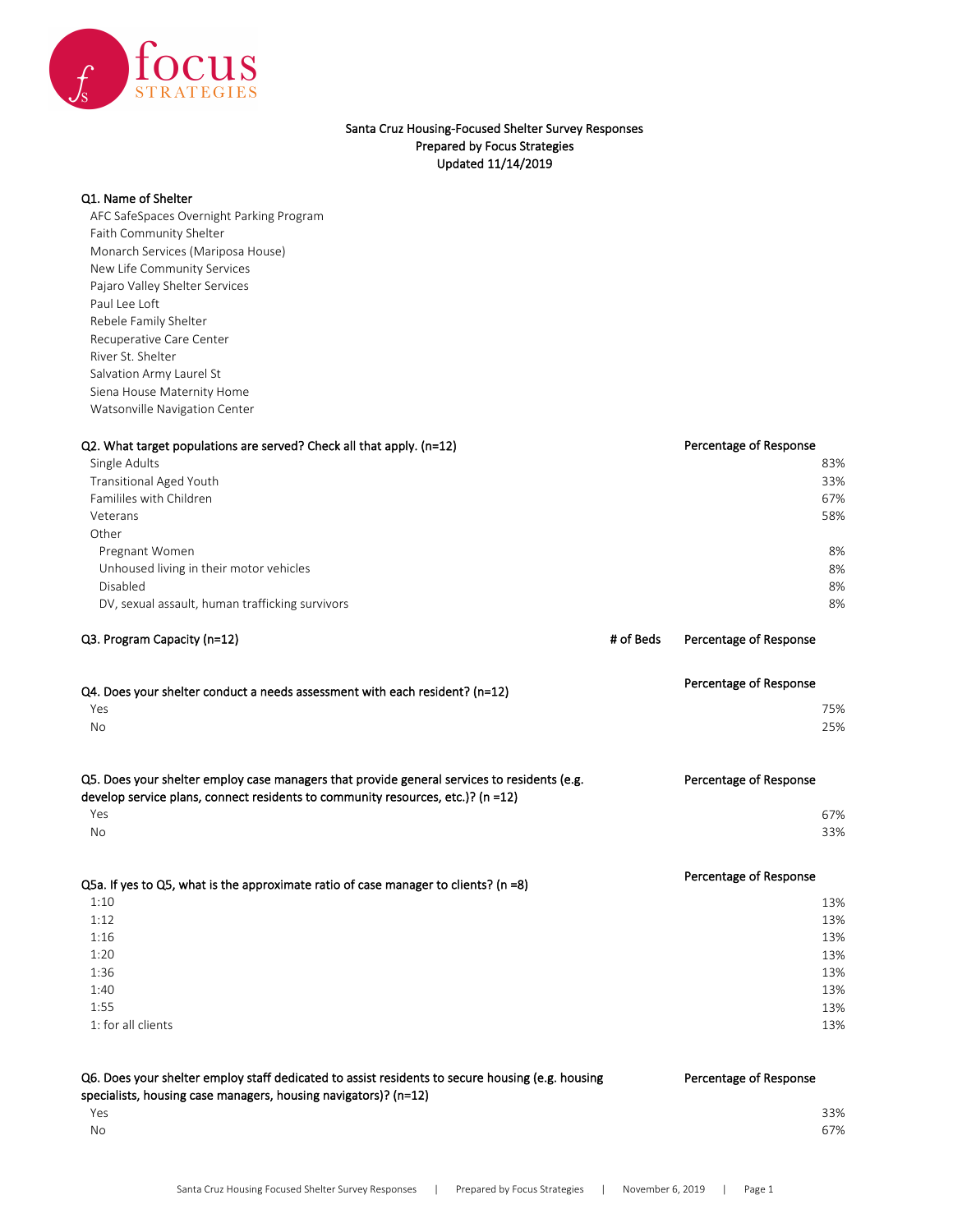| Q6a. If no to Q6, is this activity part of the function of case managers? ( $n=8$ )                                              | Percentage of Response |
|----------------------------------------------------------------------------------------------------------------------------------|------------------------|
| Yes, a significant part of the case manager's job.                                                                               | 38%                    |
| Yes, one of the things case managers work on.                                                                                    | 50%                    |
| No, not generally part of what case managers are expected to work on.                                                            | 13%                    |
| Q6b. If yes to Q6, what is the approximate ratio of housing specialist to clients? (n=4)                                         | Percentage of Response |
| 1:6                                                                                                                              | 25%                    |
| 1:12                                                                                                                             | 25%                    |
| 1:26                                                                                                                             | 25%                    |
| 2: for all clients                                                                                                               | 25%                    |
| Q7. Does your shelter program assist clients to develop a housing plan? (n=12)                                                   | Percentage of Response |
| Yes                                                                                                                              | 75%                    |
| No                                                                                                                               | 25%                    |
| $Q7a$ . If yes to $Q7$ , is this offered to: (n=9)                                                                               | Percentage of Response |
| All clients, either at intake or after shelter entry<br>Only a subset of clients. Briefly describe who gets a housing plan.      | 89%                    |
| Clients that have enrolled in our Navigation Program                                                                             | 11%                    |
| Q8. Does your shelter program provide clients with access to housing information and                                             | Percentage of Response |
| resources to support housing searches? Check all that apply. (n=12)                                                              |                        |
| Information about available housing on bulletin boards                                                                           | 83%                    |
| Handouts of housing listings                                                                                                     | 67%                    |
| Computer room or access to computers                                                                                             | 50%                    |
| Other (Please list.)                                                                                                             |                        |
| Individual case management meetings                                                                                              | 8%                     |
| Public library housing navigators<br>Connection to landlords offering rentals from time to time                                  | 17%<br>8%              |
| Q9. Does your program offer housing search support groups, housing meetings focusing on                                          |                        |
| housing search, or other types of group activities in which clients support each other in<br>meeting their housing goals? (n=12) | Percentage of Response |
| Yes                                                                                                                              | 33%                    |
| No                                                                                                                               | 67%                    |
| Q10. Does your program provide flexible funding to help clients to secure a housing solution                                     | Percentage of Response |
| (e.g. deposit assistance, help with paying utility arrears, moving costs, etc.)? ( $n=12$ )<br>Yes                               | 8%                     |
| No                                                                                                                               | 92%                    |
| Q10a. If yes to Q10, is this funding available to (select all that apply): $(n=1)$                                               | Percentage of Response |
| All clients in the shelter                                                                                                       | 0%                     |
| Only certain clients based on population<br>Only certain clients based on time in the shelter                                    | 0%<br>0%               |
| Only certain clients for other reasons (Please list reasons).<br>On an as needed basis                                           | 100%                   |
| Q11. Does your program have a maximum length that clients may stay? (n=12)                                                       | Percentage of Response |
| Yes                                                                                                                              | 42%                    |
| No                                                                                                                               | 58%                    |
|                                                                                                                                  |                        |